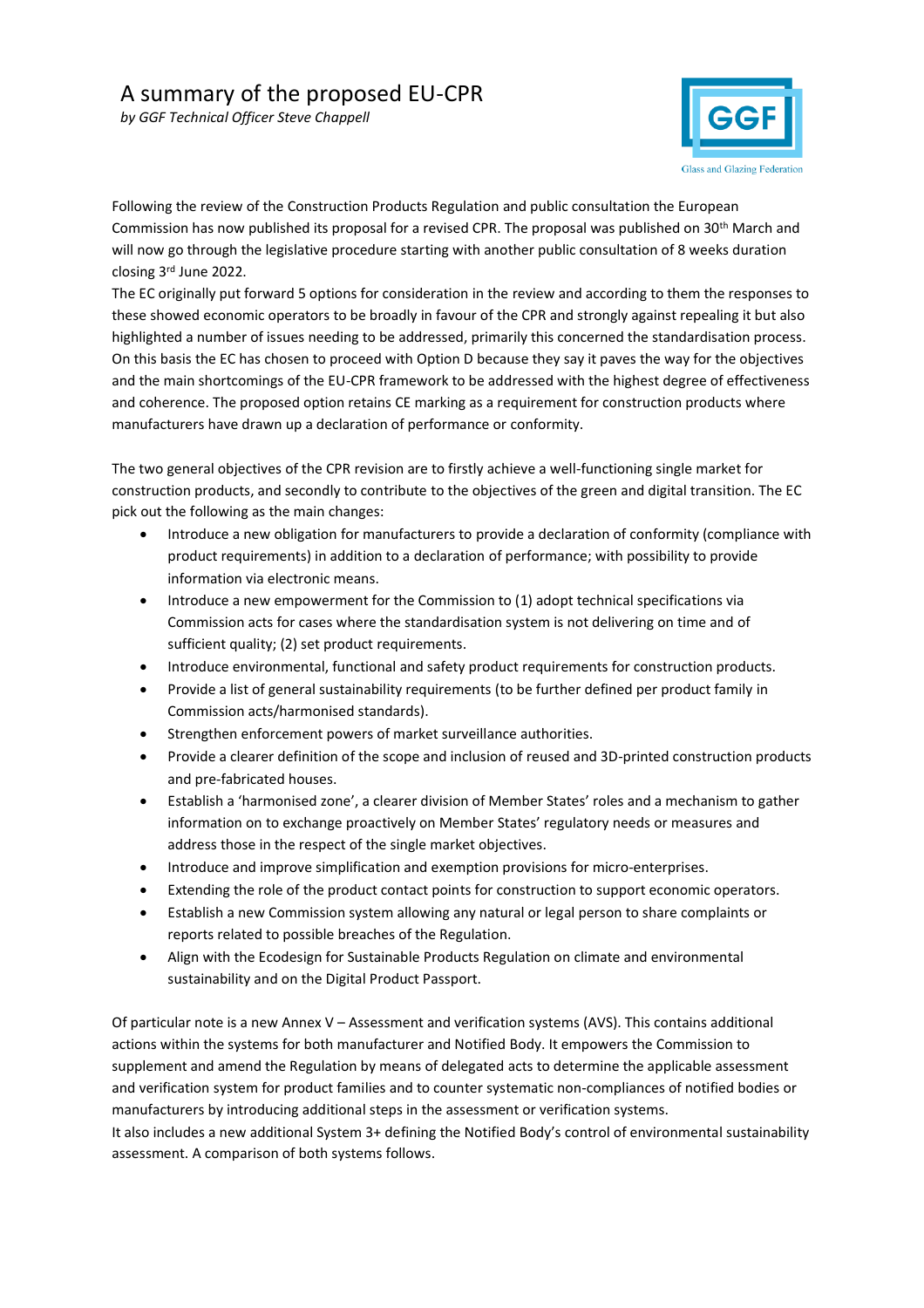

| <b>Existing AVCP System</b>                                                                                                                                                         | <b>Proposed New AVS</b>                                                                                                                                                                                                                                                                                                                                                     |
|-------------------------------------------------------------------------------------------------------------------------------------------------------------------------------------|-----------------------------------------------------------------------------------------------------------------------------------------------------------------------------------------------------------------------------------------------------------------------------------------------------------------------------------------------------------------------------|
| System I+                                                                                                                                                                           | System I+                                                                                                                                                                                                                                                                                                                                                                   |
| Declaration of the performance of the essential<br>characteristics of the construction product by the<br>manufacturer on the basis of the following items:                          | Full notified body control including audit sample<br>testing:                                                                                                                                                                                                                                                                                                               |
| (a) The manufacturer shall carry out:                                                                                                                                               | (a) The manufacturer shall carry out:                                                                                                                                                                                                                                                                                                                                       |
| (i) Factory production control                                                                                                                                                      | (i) Factory production control                                                                                                                                                                                                                                                                                                                                              |
| (ii) Further testing of samples taken at<br>the factory in accordance with the<br>prescribed test plan                                                                              | (ii) Further testing od samples taken at<br>the manufacturing plant in accordance<br>with the prescribed test plan                                                                                                                                                                                                                                                          |
|                                                                                                                                                                                     | (iii) Verification whether the technical<br>documentation contains full proof of the<br>correct application of this Regulation<br>with regard to the assessment of<br>performance                                                                                                                                                                                           |
|                                                                                                                                                                                     | (iv) Verification whether the technical<br>documentation contains full proof of<br>conformity with product requirements<br>under this Regulation                                                                                                                                                                                                                            |
| (b) The notified product certification body shall<br>issue the certificate of constancy of performance<br>of the product on the basis of:                                           | (b) The notified body shall issue the certificate of<br>performance and of conformity on the basis of:                                                                                                                                                                                                                                                                      |
| (i) Determination of the product-type on<br>the basis of type testing (including<br>sampling), type calculation, tabulated<br>values or descriptive documentation of<br>the product | (i) Confirmation of the correct<br>determination of the product type and of<br>the product category                                                                                                                                                                                                                                                                         |
| (ii) Initial inspection of the manufacturing<br>plant and of factory production control                                                                                             | (ii) An assessment of the performance of<br>the product on the basis of type testing<br>(including sampling of the item(s) to be<br>taken as representative of the type), type<br>calculation or tabulated values and in all<br>cases review of the documentation of the<br>product<br>(iii) Initial inspection of the manufacturing<br>plant and of the factory production |
|                                                                                                                                                                                     | control                                                                                                                                                                                                                                                                                                                                                                     |
| (iv) Audit-testing of samples taken before<br>placing the product on the market.                                                                                                    | (iv) Audit-testing of samples taken before<br>placing the product on the market                                                                                                                                                                                                                                                                                             |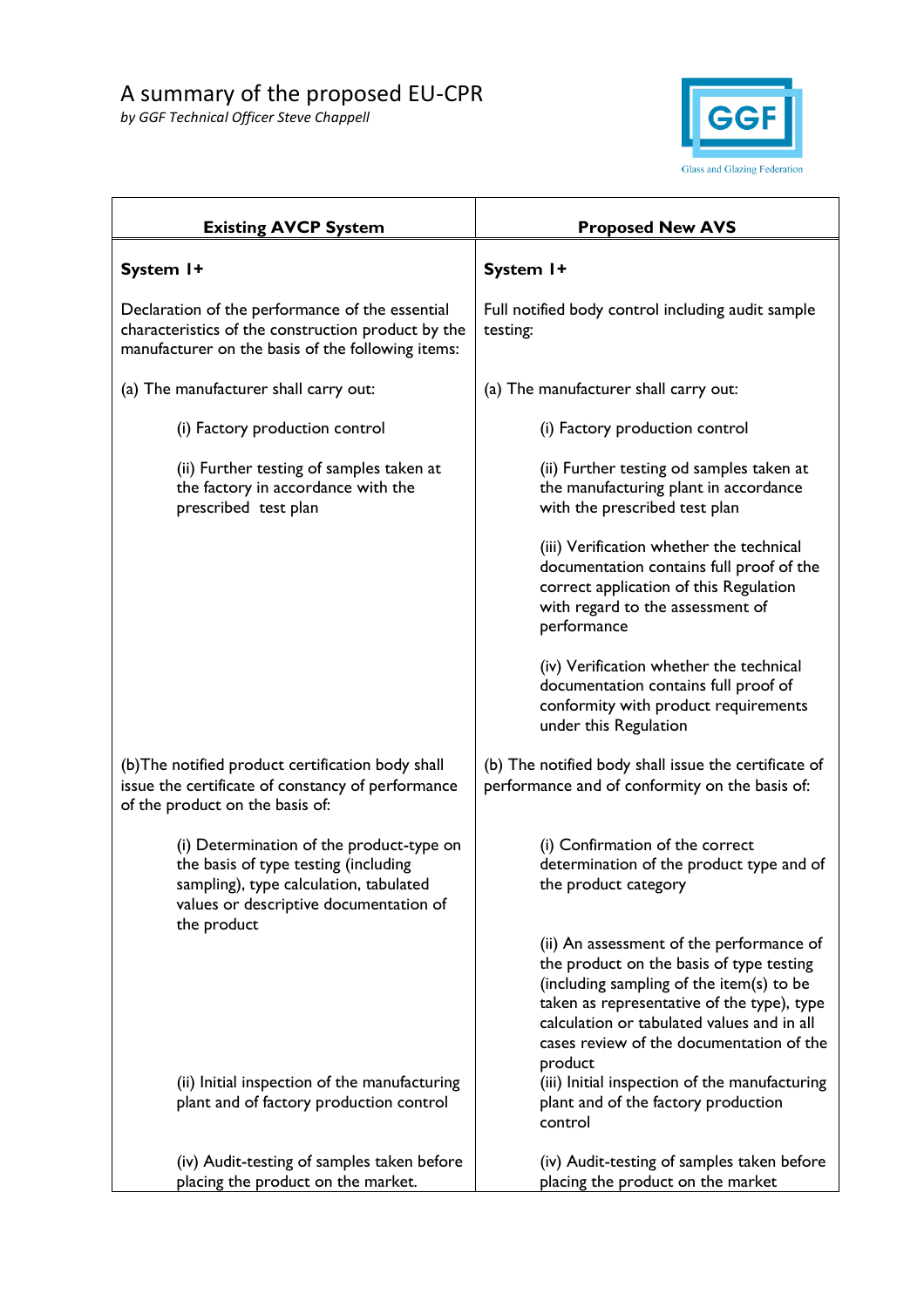

| (iii) Continuous surveillance, assessment<br>and evaluation of the factory production<br>control                                                           | (v) Full verification of the tasks under<br>paragraphs (a) (iii) and (iv)<br>(c) The notified body shall provide continuous<br>surveillance, assessment and evaluation of factory<br>production control. On this occasion, it shall<br>undertake a check of 50 random points falling<br>under the paragraphs (a) (ii0 to 9iv) and withdraw<br>the certificate in case it detects more than 2 non-<br>compliances or one particular grave non-<br>compliance, amongst these 50 points and the<br>other verifications to be made in accordance with<br>this paragraph. |
|------------------------------------------------------------------------------------------------------------------------------------------------------------|----------------------------------------------------------------------------------------------------------------------------------------------------------------------------------------------------------------------------------------------------------------------------------------------------------------------------------------------------------------------------------------------------------------------------------------------------------------------------------------------------------------------------------------------------------------------|
| <b>System I</b>                                                                                                                                            | <b>System I</b>                                                                                                                                                                                                                                                                                                                                                                                                                                                                                                                                                      |
| Declaration of the performance of the essential<br>characteristics of the construction product by the<br>manufacturer on the basis of the following items: | Full notified body control without audit sample<br>testing                                                                                                                                                                                                                                                                                                                                                                                                                                                                                                           |
| (a) The manufacturer shall carry out:                                                                                                                      | (a) The manufacturer shall carry out:                                                                                                                                                                                                                                                                                                                                                                                                                                                                                                                                |
| (i) Factory production control                                                                                                                             | (i) Factory production control                                                                                                                                                                                                                                                                                                                                                                                                                                                                                                                                       |
| (ii) Further testing of samples taken at<br>the factory by the manufacturer in<br>accordance with the prescribed test plan                                 | (ii) Further testing of samples taken at<br>the manufacturing plant by the<br>manufacturer in accordance with the<br>prescribed test plan                                                                                                                                                                                                                                                                                                                                                                                                                            |
|                                                                                                                                                            | (iii) Verification whether the technical<br>documentation contains full proof of the<br>correct application of this Regulation<br>with regard to the assessment of<br>performance                                                                                                                                                                                                                                                                                                                                                                                    |
|                                                                                                                                                            | (iv) verification whether the technical<br>documentation contains full proof of<br>conformity with product requirements of<br>this regulation                                                                                                                                                                                                                                                                                                                                                                                                                        |
| (b) The notified product certification body shall<br>issue the certificate of constancy of performance<br>of the product on the basis of:                  | (b) The notified body shall issue the certificate of<br>performance and of conformity on the basis of:                                                                                                                                                                                                                                                                                                                                                                                                                                                               |
| (i) Determination of the product type on<br>the basis of type testing (including<br>sampling), type calculation, tabulated                                 | (i) Confirmation of the correct<br>determination of the product type and of<br>the product category                                                                                                                                                                                                                                                                                                                                                                                                                                                                  |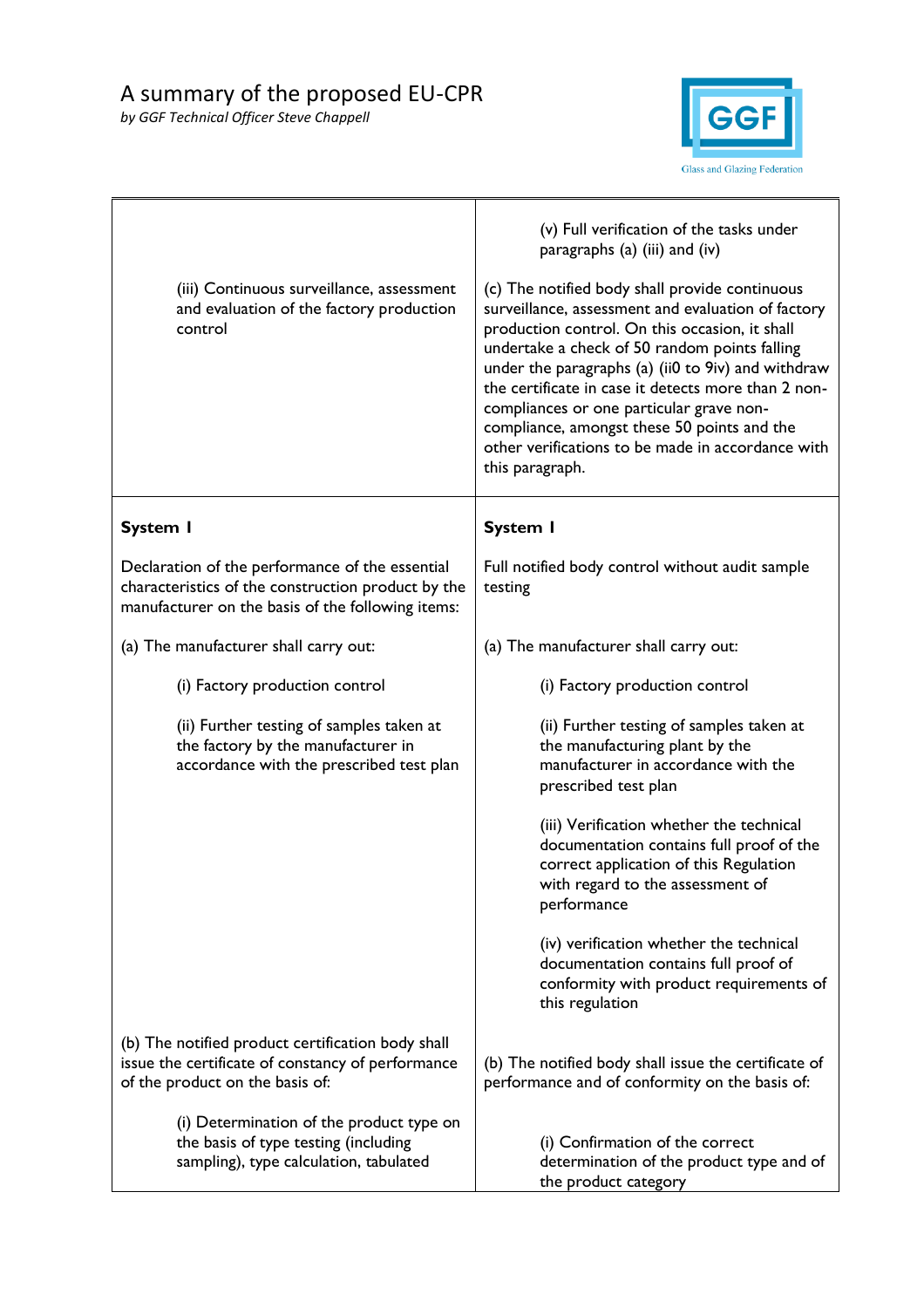

| values or descriptive documentation of<br>the product                                                                                                                                                                 |                                                                                                                                                                                                                                                                                                                                                                                                                                                                                        |
|-----------------------------------------------------------------------------------------------------------------------------------------------------------------------------------------------------------------------|----------------------------------------------------------------------------------------------------------------------------------------------------------------------------------------------------------------------------------------------------------------------------------------------------------------------------------------------------------------------------------------------------------------------------------------------------------------------------------------|
|                                                                                                                                                                                                                       | (ii) An assessment of the performance of<br>the product on the basis of type testing<br>(including sampling of the item(s) to be<br>taken as representative of the type), type<br>calculation or tabulated values and in all<br>these cases review of the documentation<br>of the product                                                                                                                                                                                              |
| (ii) Initial inspection of the manufacturing<br>plant and of the factory production<br>control                                                                                                                        | (iii) Initial inspection of the manufacturing<br>plant and of factory production control                                                                                                                                                                                                                                                                                                                                                                                               |
|                                                                                                                                                                                                                       | (iv) Full verification of the tasks under<br>paragraphs (a) (iii) and (iv).                                                                                                                                                                                                                                                                                                                                                                                                            |
| (iii) Continuous surveillance, assessment<br>and evaluation of factory production<br>control.                                                                                                                         | (c) The notified body shall provide continuous<br>surveillance, assessment and evaluation of factory<br>production control. On this occasion, it shall<br>undertake a check of 40 random points under the<br>items (a) (ii) to (iv) and withdraw the report or<br>certificate in case it detects more than 2 non-<br>compliances or pone particularly grave non-<br>compliance amongst these 40 points and the<br>other verifications to be made in accordance with<br>this paragraph. |
| System 2+                                                                                                                                                                                                             | System 2+                                                                                                                                                                                                                                                                                                                                                                                                                                                                              |
| Declaration of the performance of the essential<br>characteristics of the construction product by the<br>manufacturer on the basis of the following items:                                                            | Notified body focusing on the factory production<br>control                                                                                                                                                                                                                                                                                                                                                                                                                            |
| (a) The manufacturer shall carry out:                                                                                                                                                                                 | (a) The manufacturer shall carry out:                                                                                                                                                                                                                                                                                                                                                                                                                                                  |
| (i) Determination of the product-type on<br>the basis of type testing (including<br>sampling), type calculation, tabulated<br>values or descriptive documentation of<br>the product<br>ii) Factory production control | (i) As assessment of the performance of<br>the product on the basis of testing<br>(including sampling of the item(s) to be<br>taken as representative of the type), type<br>calculation, tabulated values or<br>descriptive documentation of that<br>product                                                                                                                                                                                                                           |
| (iii) Testing of samples mat the factory in<br>accordance with the prescribed test plan                                                                                                                               | (ii) Factory production control<br>(iii) Testing of samples taken at the<br>factory in accordance with the prescribed<br>test plan                                                                                                                                                                                                                                                                                                                                                     |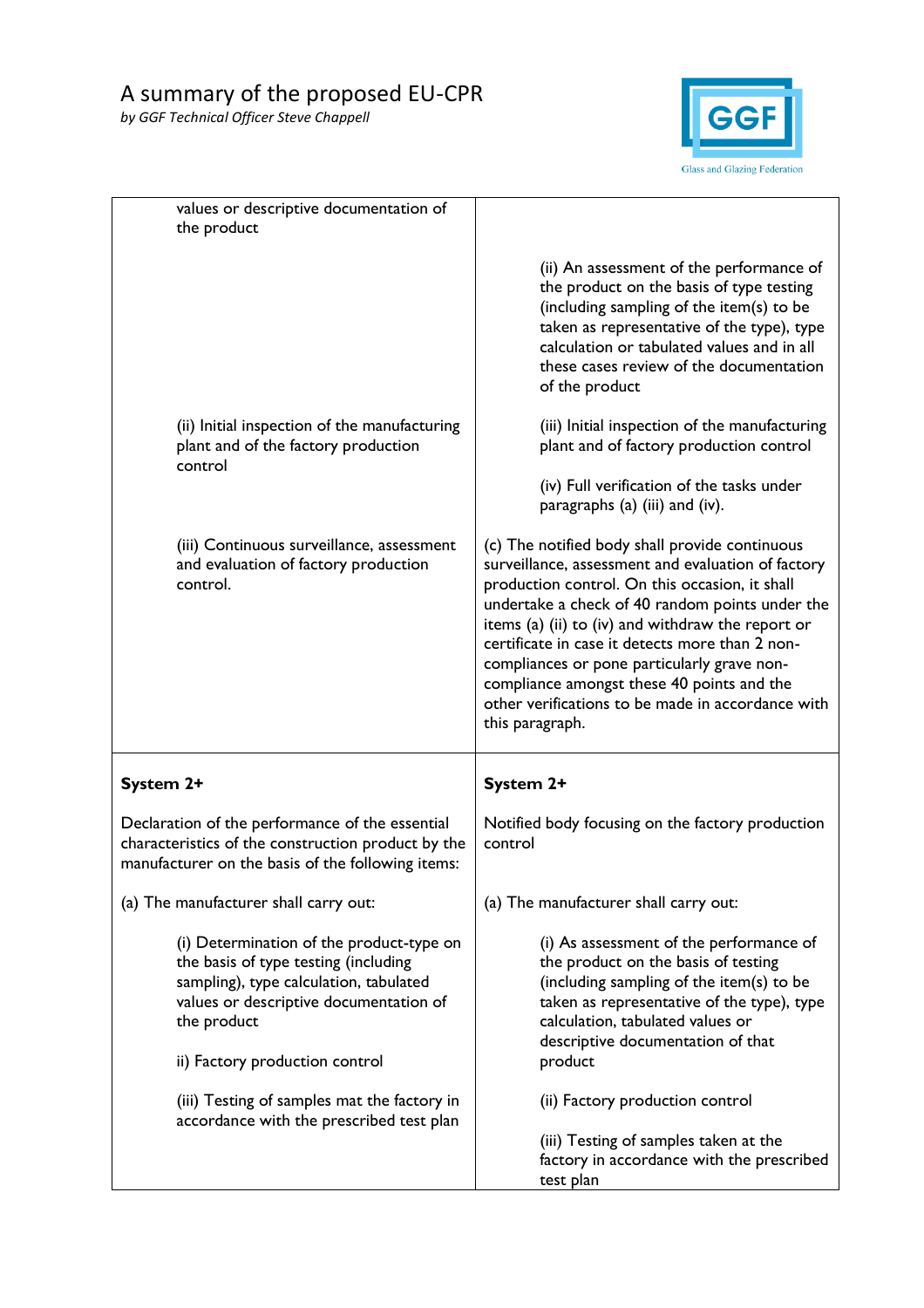

| (b) The notified production control certification<br>body shall issue the certificate of conformity of<br>the factory production control on the basis of: | (iv) Verification whether the technical<br>documentation contains full proof of<br>conformity with product requirements of<br>this Regulation<br>(v) Verification whether the technical<br>documentation contains full proof of<br>conformity with product requirements of<br>this Regulation<br>(b) The notified body shall issue the certificate of<br>conformity of the factory production control on<br>the basis of:                                                                                                                                            |
|-----------------------------------------------------------------------------------------------------------------------------------------------------------|----------------------------------------------------------------------------------------------------------------------------------------------------------------------------------------------------------------------------------------------------------------------------------------------------------------------------------------------------------------------------------------------------------------------------------------------------------------------------------------------------------------------------------------------------------------------|
| (i) Initial inspection of the manufacturing<br>plan and of the factory production<br>control                                                              | (i) Confirmation of the correct<br>determination of the product type and of<br>the product category and confirmation of<br>the correct assessment of the<br>performance of the product on the basis<br>of the review of the documentation of<br>the product<br>(ii) Initial inspection of the manufacturing<br>plant and of the factory production<br>control                                                                                                                                                                                                        |
| (ii) Continuous surveillance, assessment<br>and evaluation of factory production<br>control.                                                              | (iii) Full verification of the tasks under<br>paragraph (a) (iv) to (v)<br>(c) The notified body shall provide continuous<br>surveillance, assessment and evaluation of factory<br>production control. On this occasion, it shall<br>undertake a check of 30 random points falling<br>under the paragraphs (a) (iii0 to $(v)$ and withdraw<br>the certificate in case it detects more than 2<br>non-compliances or one particularly grave non-<br>compliance amongst these 30 points and the<br>other verifications to be made in accordance with<br>this paragraph. |
| <b>No Equivalent</b>                                                                                                                                      | <b>System 3+</b><br>Notified body's control of environmental<br>sustainability assessment<br>(a) The manufacturer shall carry out the<br>assessment of the performance of the product in                                                                                                                                                                                                                                                                                                                                                                             |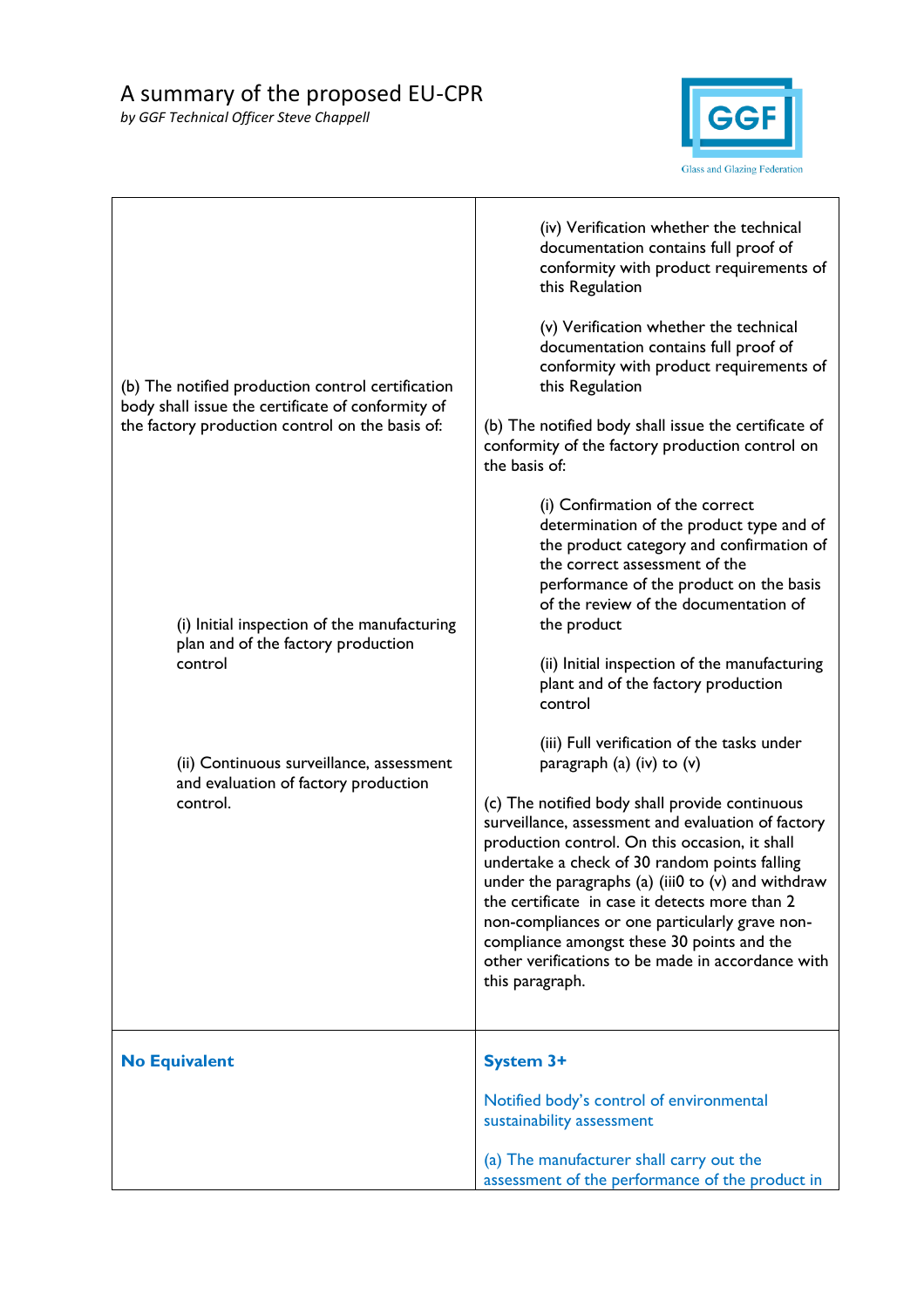

|                                                                                                                                                            | relation to essential characteristics or product<br>requirements related to environmental<br>sustainability and keep it updated.                                                                                                                             |
|------------------------------------------------------------------------------------------------------------------------------------------------------------|--------------------------------------------------------------------------------------------------------------------------------------------------------------------------------------------------------------------------------------------------------------|
|                                                                                                                                                            | (b) the notified body shall, in particular in view od<br>input values, assumptions made and compliance<br>with applicable generic or product category<br>specific rules:                                                                                     |
|                                                                                                                                                            | (i) Verify the manufacturer's initial and<br>updated assessment                                                                                                                                                                                              |
|                                                                                                                                                            | (ii) Validate the process applied to<br>generate that assessment.                                                                                                                                                                                            |
| <b>System 3</b>                                                                                                                                            | <b>System 3</b>                                                                                                                                                                                                                                              |
| Declaration of the performance of the essential<br>characteristics of the construction product by the<br>manufacturer on the basis of the following items: | Notified body focusing on the product type<br>determination                                                                                                                                                                                                  |
| (a) The manufacturer shall carry out factory<br>production control                                                                                         | (a) The manufacturer shall carry out:                                                                                                                                                                                                                        |
|                                                                                                                                                            | (i) An assessment of the performance of<br>the product on the basis of testing<br>(including sampling of the item(s) to be<br>taken as representative of the type), type<br>calculation, tabulated values or<br>descriptive documentation of that<br>product |
|                                                                                                                                                            | (ii) Factory production control                                                                                                                                                                                                                              |
|                                                                                                                                                            | (iii) Verification whether the technical<br>documentation contains full proof of the<br>correct application of this Regulation<br>with regards to the assessment of<br>performance                                                                           |
|                                                                                                                                                            | (iv) Verification whether the technical<br>documentation contains full proof of<br>conformity with product requirements of<br>this Regulation                                                                                                                |
| (b) The notified testing laboratory shall carry out<br>determination of the product type on the basis of<br>type testing (based on sampling carried out by | (b) The notified body shall issue the certificate of<br>performance and of conformity on the basis of:                                                                                                                                                       |
| the manufacturer), type calculation, tabulated                                                                                                             | (i) Confirmation of the correct<br>determination of the product type and of                                                                                                                                                                                  |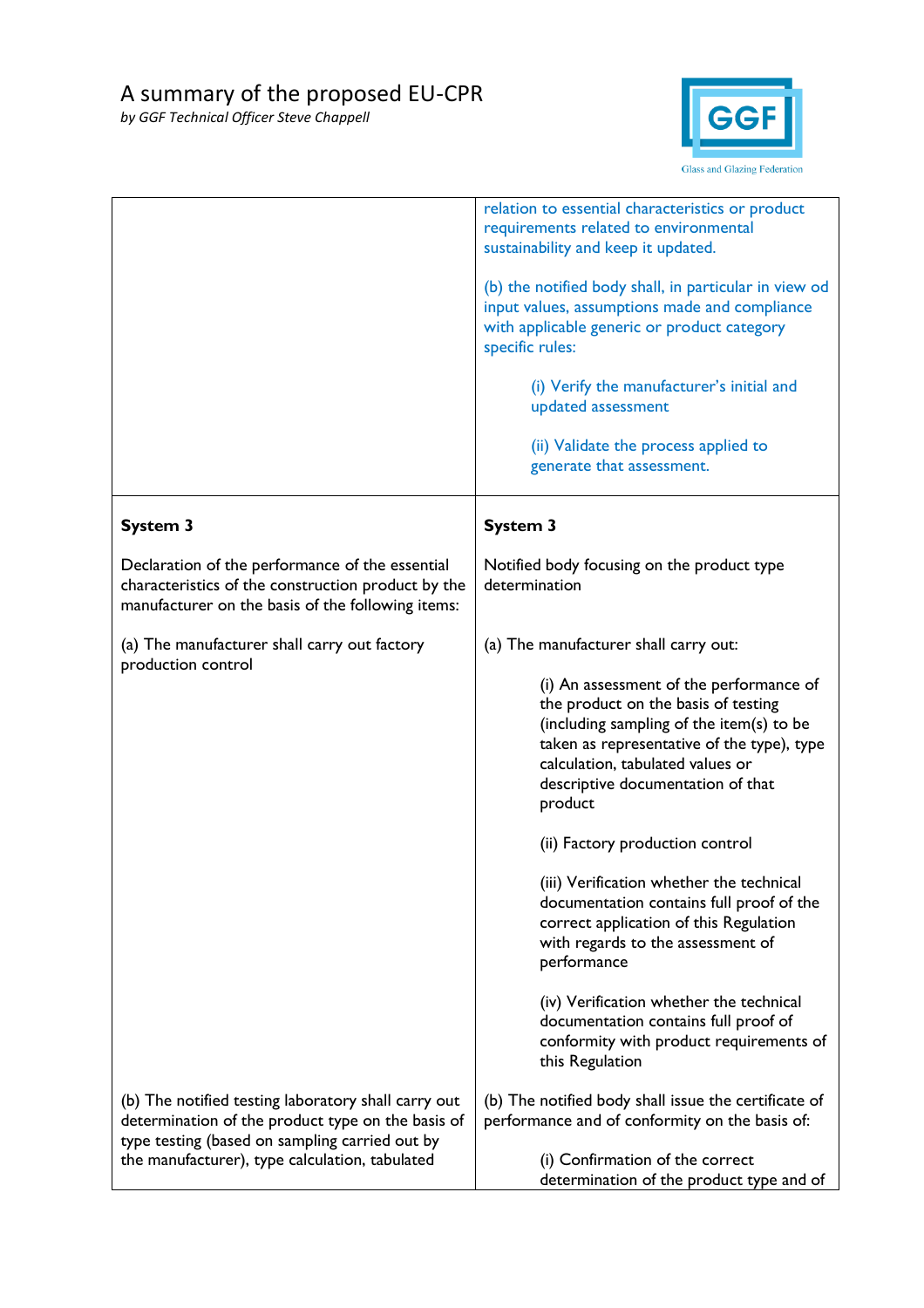

| values or descriptive documentation of the<br>product.                                                                                                      | the product category and confirmation of<br>the correct assessment of the<br>performance of the product on the basis<br>of type testing (based on sampling carried<br>out by the manufacturer), type<br>calculation or tabulated values and in all<br>these cases review of the documentation<br>of the product<br>(ii) Undertake a check of 20 random<br>points falling under the paragraphs (a) (iii)<br>and (iv) and refuse the issuing of a<br>certificate in case it detects more than 2<br>non-compliances or one grave non-<br>compliance amongst these 20 points and<br>the other verifications to be made in<br>accordance with this paragraph. |
|-------------------------------------------------------------------------------------------------------------------------------------------------------------|----------------------------------------------------------------------------------------------------------------------------------------------------------------------------------------------------------------------------------------------------------------------------------------------------------------------------------------------------------------------------------------------------------------------------------------------------------------------------------------------------------------------------------------------------------------------------------------------------------------------------------------------------------|
| <b>System 4</b>                                                                                                                                             | <b>System 4</b>                                                                                                                                                                                                                                                                                                                                                                                                                                                                                                                                                                                                                                          |
| Declaration of the performance of the essential<br>characteristics of the construction product by the<br>manufacturer on the basis of the following items:  | Manufacturer's self-verification and self-<br>certification                                                                                                                                                                                                                                                                                                                                                                                                                                                                                                                                                                                              |
| (a) The manufacturer shall carry out                                                                                                                        | (a) The manufacturer shall carry out:                                                                                                                                                                                                                                                                                                                                                                                                                                                                                                                                                                                                                    |
| (i) Determination of the product-type on<br>the basis of type testing, type calculation,<br>tabulated values or descriptive<br>documentation of the product | (i) An assessment of the performance of<br>the product on the basis of testing<br>(including sampling of the item(s) to be<br>taken as representative of the type), type<br>calculation, tabulated values or<br>descriptive documentation of that<br>product                                                                                                                                                                                                                                                                                                                                                                                             |
|                                                                                                                                                             | (ii) Confirmation of the correct<br>determination of the product type and of<br>the product category on the basis of type<br>testing, type calculation or tabulated<br>values and in all these cases review of the<br>documentation of the product                                                                                                                                                                                                                                                                                                                                                                                                       |
| (ii) Factory production control                                                                                                                             | (iii) Factory production control                                                                                                                                                                                                                                                                                                                                                                                                                                                                                                                                                                                                                         |
|                                                                                                                                                             | (iv) Verification whether the technical<br>documentation contains full proof of the<br>correct application of this Regulation<br>with regard to the assessment of<br>performance                                                                                                                                                                                                                                                                                                                                                                                                                                                                         |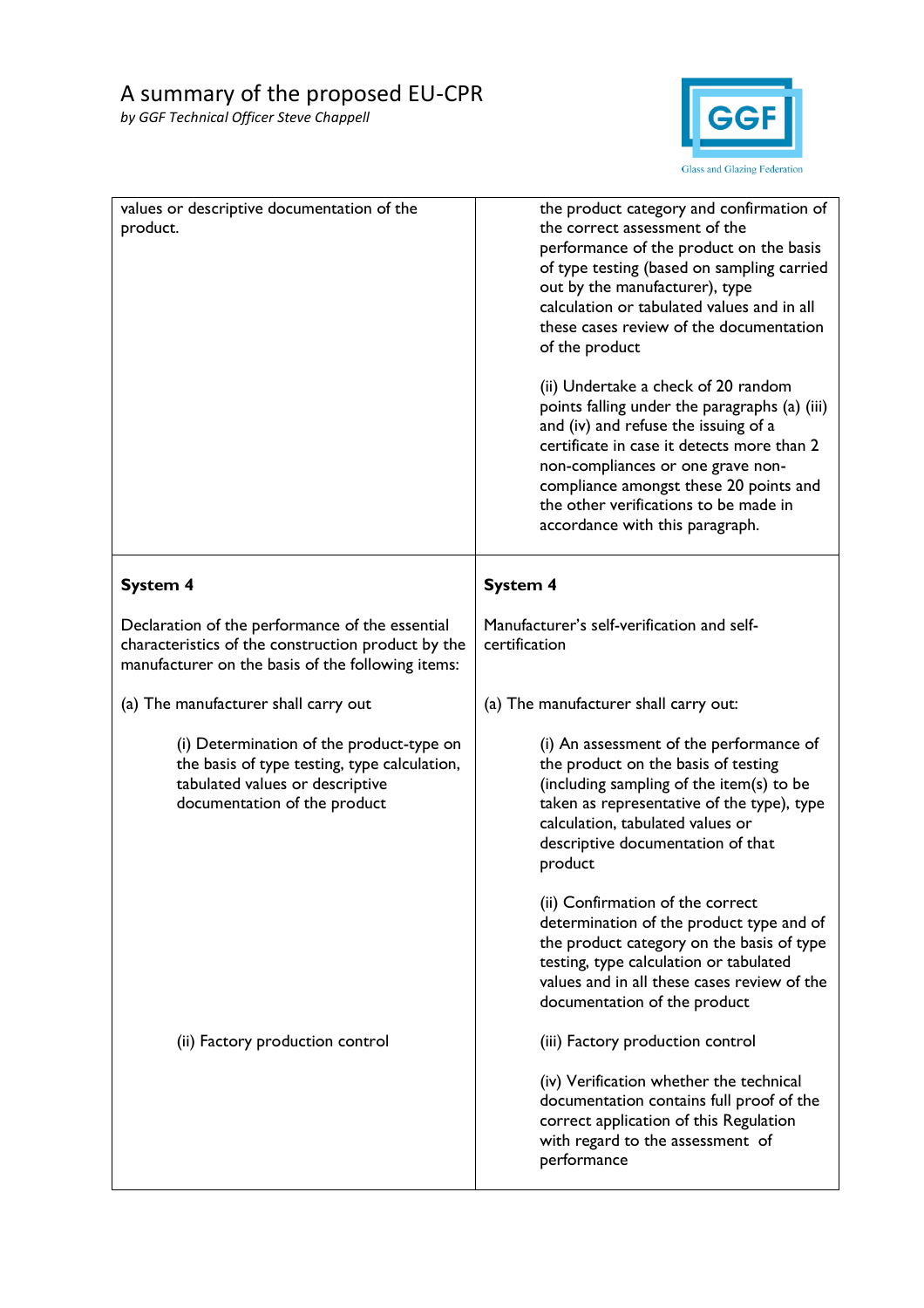

|                                    | (v) Verification whether the technical<br>documentation contains full proof of<br>conformity with product requirements of<br>this Regulation                                                                                                                                                                                                                                                                                                                                                                                |
|------------------------------------|-----------------------------------------------------------------------------------------------------------------------------------------------------------------------------------------------------------------------------------------------------------------------------------------------------------------------------------------------------------------------------------------------------------------------------------------------------------------------------------------------------------------------------|
| (b) No tasks for the notified body | (b) There is no task for the notified body.                                                                                                                                                                                                                                                                                                                                                                                                                                                                                 |
|                                    | For all the systems above the following<br>shall apply:                                                                                                                                                                                                                                                                                                                                                                                                                                                                     |
|                                    | (a) Inspection of the manufacturing plant shall<br>cover the entire technical part of the plant, at<br>least with regard to the following elements<br>which shall ensure a continuous orderly<br>manufacturing process;                                                                                                                                                                                                                                                                                                     |
|                                    | (i) Appropriate competence of the<br>personnel                                                                                                                                                                                                                                                                                                                                                                                                                                                                              |
|                                    | (ii) Appropriateness of the technical<br>equipment                                                                                                                                                                                                                                                                                                                                                                                                                                                                          |
|                                    | (iii) Appropriateness of the facilities and<br>other conditions influencing the<br>manufacturing                                                                                                                                                                                                                                                                                                                                                                                                                            |
|                                    | (iv) outline of the intended factory<br>production control                                                                                                                                                                                                                                                                                                                                                                                                                                                                  |
|                                    | (b) Factory production control shall cover the<br>process from receipt of the raw materials and<br>components to the despatch of the product once<br>the production has started ('gate to gate<br>approach). It shall assess whether this process is<br>designed and optimised in view of the goal that<br>the products conform to the product type and<br>therefore reach the performance declared in the<br>declaration of performance and are compliant<br>with the requirements set out in or under this<br>Regulation. |
|                                    | (c) Further testing of samples shall constitute of<br>testing of an adequate number of products as<br>defined in harmonised technical specifications<br>with regard to conformity with the product type,<br>with zero tolerance for non-conformity, unless<br>another tolerance is defined in the harmonised<br>technical specifications.                                                                                                                                                                                   |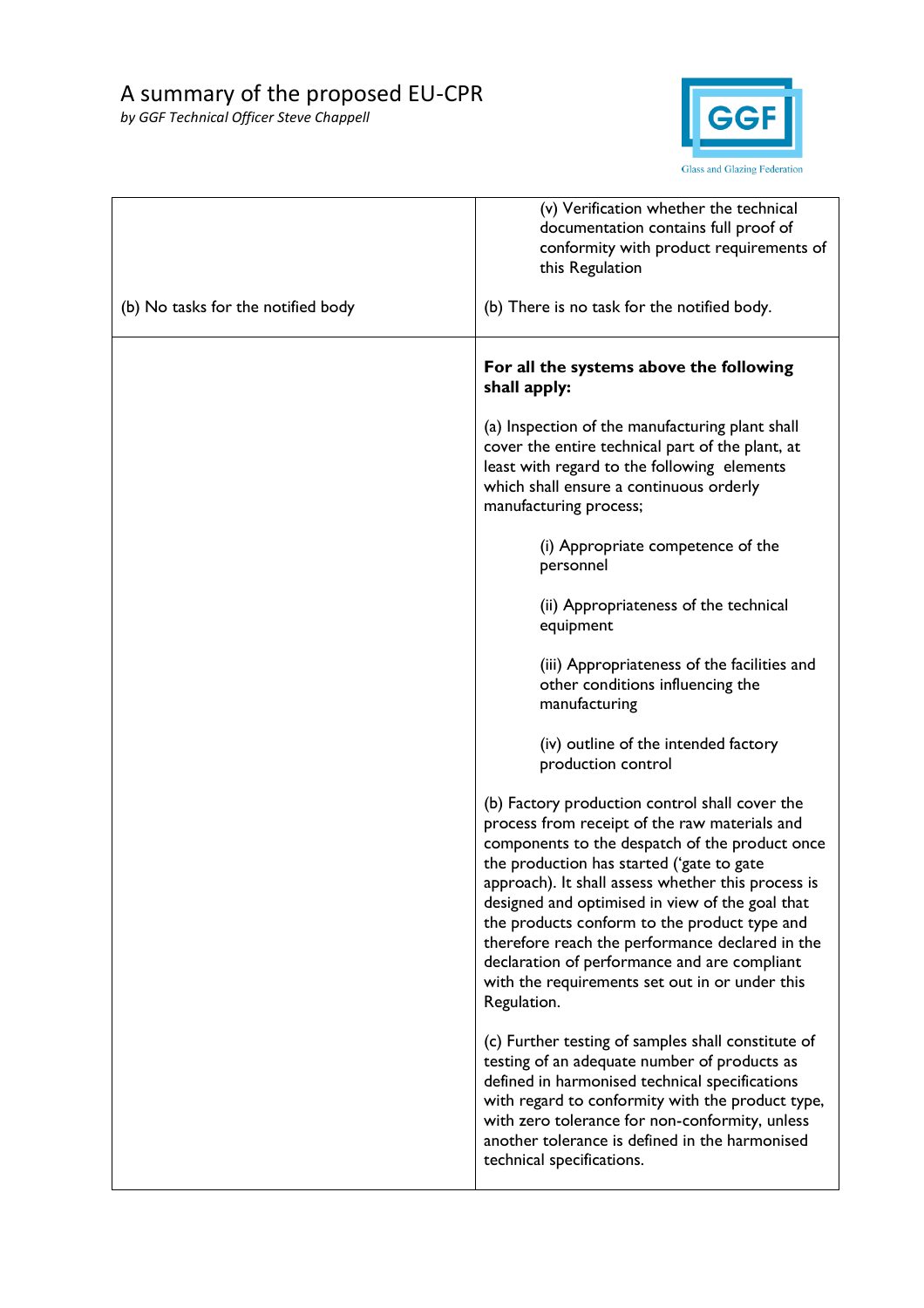

| (d) Verification of items shall, to 50%, target<br>items which are most likely to contain<br>deficiencies and, to another 50%, target items<br>chosen at random.                                                                                                                                                                                                                                                                                                                                                                                                                                                                                                                                                                                                                                                                               |
|------------------------------------------------------------------------------------------------------------------------------------------------------------------------------------------------------------------------------------------------------------------------------------------------------------------------------------------------------------------------------------------------------------------------------------------------------------------------------------------------------------------------------------------------------------------------------------------------------------------------------------------------------------------------------------------------------------------------------------------------------------------------------------------------------------------------------------------------|
| (e) Verification of environmental sustainability<br>shall constitute of the verification of all<br>calculations and verification of 10 samples of<br>company-specific or secondary data factored in<br>with zero tolerance for incorrectness. In that<br>context, the notified body shall verify whether<br>the applicable rules on modelling and calculation<br>laid down in the applicable harmonised technical<br>specification or methodology provided by the<br>Commission are followed.                                                                                                                                                                                                                                                                                                                                                  |
| In case an IT tool provided by the Commission is<br>used, the verification focuses on the correct use<br>of the tool. Where secondary data is used, the<br>notified body shall check whether the correct<br>data sets, prescribed by applicable product-<br>specific calculation rules in the applicable<br>harmonised technical specification or<br>methodology provided by the Commission, are<br>used. Where company-specific data is used, the<br>reliability of that data needs to be verified. To<br>that end, the notified body shall undertake an<br>audit of the manufacturing plant to which they<br>refer and shall examine all data relating to<br>suppliers and service providers. Notified bodies<br>may extend their audit to suppliers and service<br>providers who are obliged to cooperate in<br>accordance with Article 30. |
| (f) Where the above mentioned failure rates have<br>been trespassed or where a grave error or the<br>intention to cheat has been detected, the notified<br>body shall refuse issuing a certificate for at least<br>one year or withdraw the certificate whilst<br>permitting issuing a new one only after one year.                                                                                                                                                                                                                                                                                                                                                                                                                                                                                                                            |
| (g) Notified bodies that are undertaking tasks<br>under Systems 1+, 1 and 3 as well as<br>manufacturers that are undertaking tasks under<br>System 2+ and 4 shall consider the European<br>Technical Assessment issued for the product in<br>question as the assessment of the performance of<br>that product. Notified bodies and manufacturers<br>shall therefore undertake the tasks referred to in<br>points 1.(b)(ii), 2.(b)(ii), 3.(a)(i), 5.(a)(i) and                                                                                                                                                                                                                                                                                                                                                                                  |